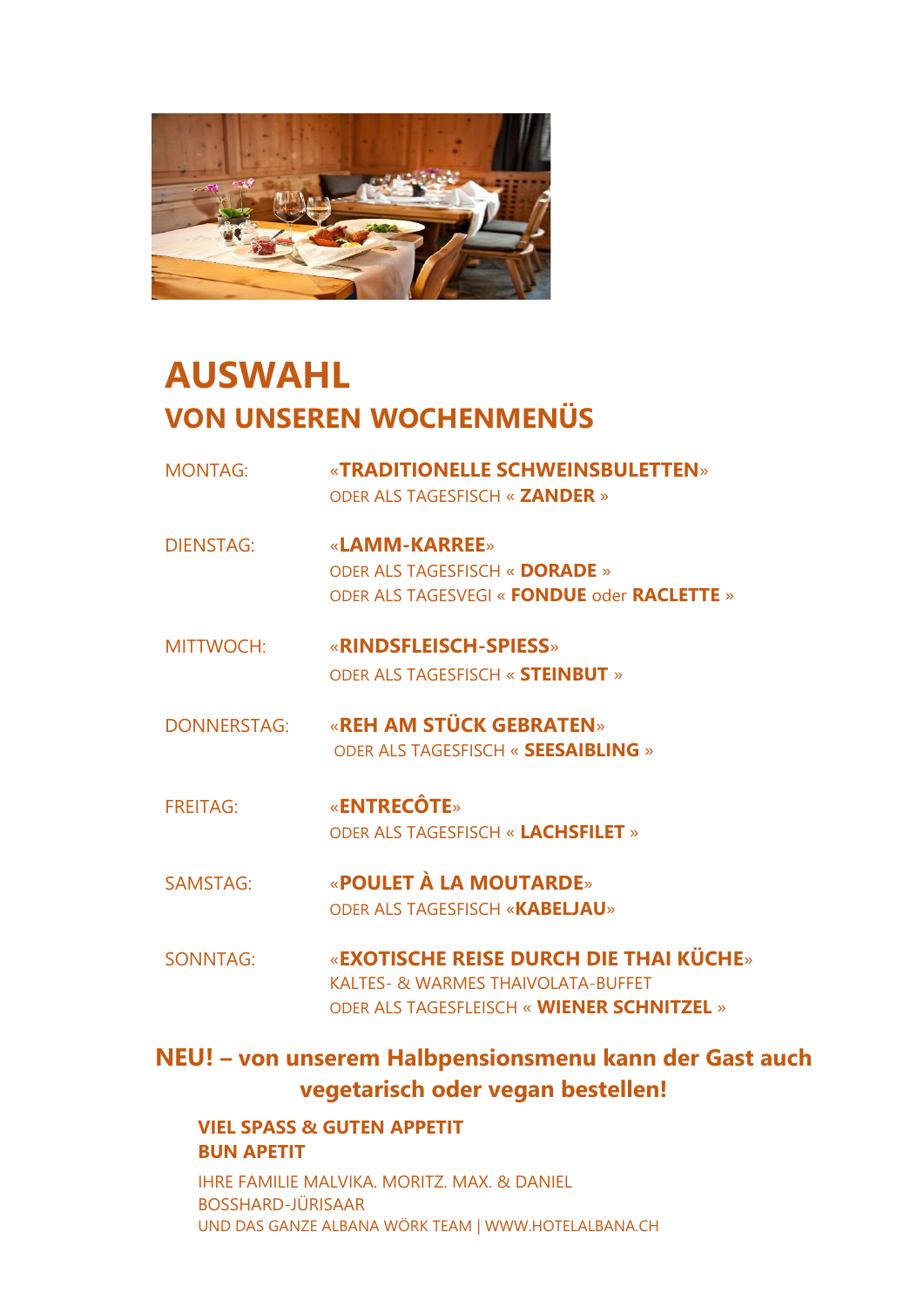## **ALLEGRA** [Rätoroman] **TERE TULEMAST** [Estonia] **BENVENUTI** [Italiano-Ticines] **HERZLICH WILLKOMMEN [Deutsch]** …und all others are very **WELCOME**

Unsere **NATUR- & GENUSSKÜCHE** im Albana Hotel Silvaplana bietet Ihnen ein unverfälschtes Geschmacks-Erlebnis und Emotionen, wie Natur & Genuss schmecken kann.

Unser Küchenchef **Martin Tullus** aus Estland, Setomaa, kreiert gemeinsam mit seinem Team, Bündner Gerichte mit einem europäischen Flair.

Saisonale und frische Produkte aus den Bündner Anbaugebieten finden in kreativer Art und Weise ihren Platz in der Albana Genuss- und Naturküche.

**Teerapol Tangphet** Küchenteamleader in der Thailandoküche bekocht sie gerne mit seinem 3-köpfigen Thailando Show Cuisine Team.

> ….wählen Sie à la carte 2 Gänge aus dem Tagesmenu! *Choose 2 courses from the menu – Scelte 2 piatti del menu*

|                                     | <b>2-GANG GENUSS MENU</b>                                                                                                                                             |       |
|-------------------------------------|-----------------------------------------------------------------------------------------------------------------------------------------------------------------------|-------|
|                                     | oder das 4-Gang Menu mit Fleisch- Vegi oder Fisch-Hauptgang!<br>Choose the whole menu - Scelte tutto menu - ou le menu complet à 4 plats<br><b>4-GANG GENUSS MENU</b> |       |
|                                     |                                                                                                                                                                       | 69.50 |
| Jeden Freitag:                      | Für alle Schleckmäuler ein MUST!                                                                                                                                      |       |
| <b>DESSERT-BUFFET À DISCRÉETION</b> |                                                                                                                                                                       | 15.50 |
| Jeden Sonntag:                      | Aus der Thailando Show Cuisine!                                                                                                                                       |       |
| <b>THAIVOLATA-BUFFET</b>            |                                                                                                                                                                       | 85.50 |

Der Hauptgang wird serviert. Ohne Getränke.

Wir freuen uns, dass Sie sich Zeit für unsere Natur & Genussküche nehmen & wünschen Ihnen viel Spass, Freude & Genuss.

**Daniel. Malvika. Moritz & Max Bosshard-Jürisaar**

Gastgeber & Besitzerfamilie



… und das ganze **Albana Wörk Team!**

## **PS**

als Alternative erleben Sie unsere Thailando-Küche mit einer authentischen und geschmacksvollen Asia Show Cuisine.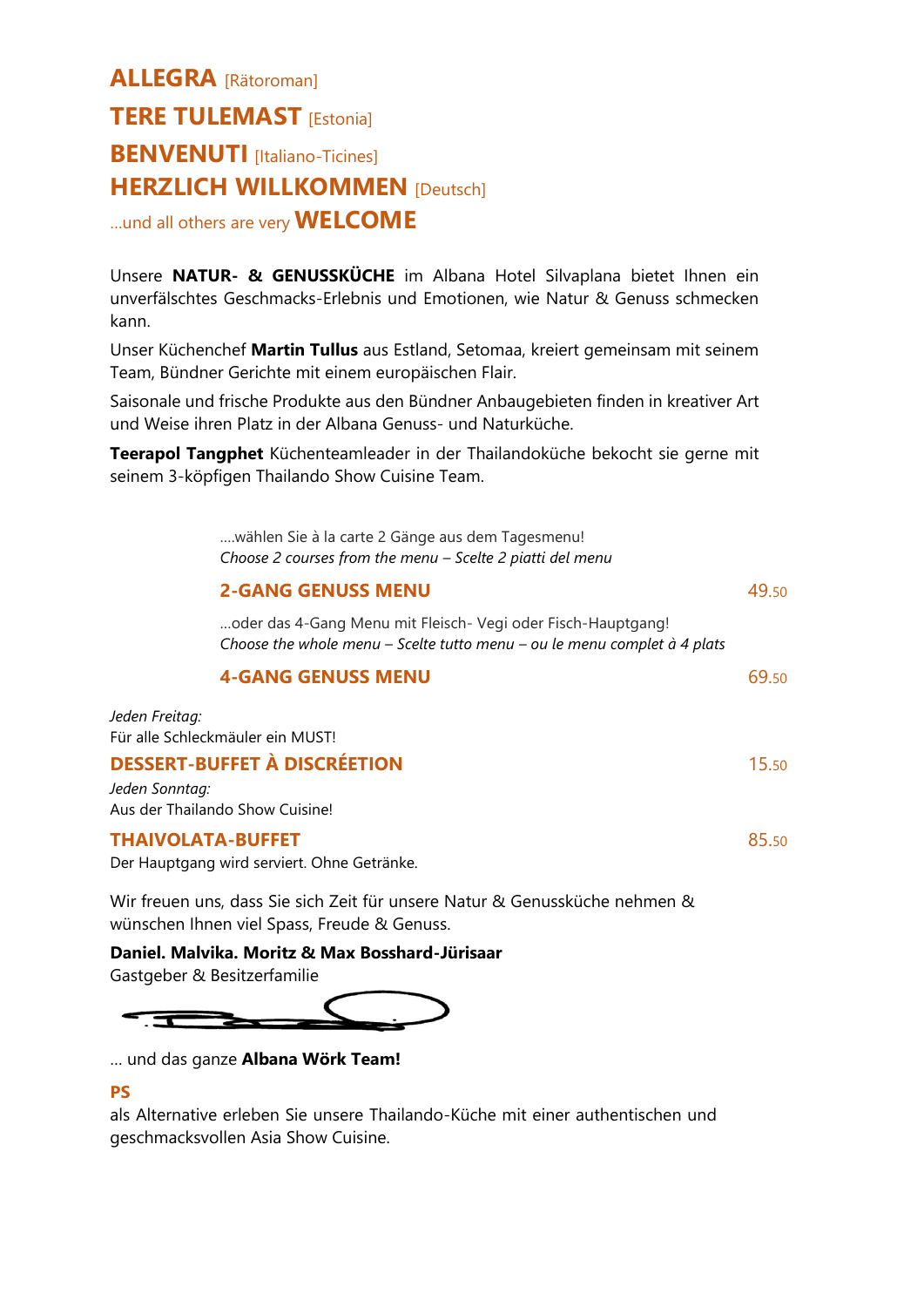## **HEAD ISU! TAGES GENUSS MENU- ESTNISCHER ABEND**

## **MONTAG | MONDAY | LUNEDÌ | LUNDI ALBANA ANTIPASTI- & SALATBUFFET**

Leckere Köstlichkeiten aus der Natur- & Genussküche *Appetizer & Salad buffet from our Natural & Style Cuisine Buffet di Antipasti ed insalate dalla nostra cucina naturale Amuse-bouche et buffet de salades de notre délicieuse cuisine naturelle \*\*\**

## **KLARE FISCH SUPPE**

Mit weissem Fisch aus der Ostsee *Clear Fish Soup with white fish from the Baltic Sea Zuppa di pesce chiara con pesce bianco del mar baltico Soupe de poisson clair avec du poisson blanc de la mer baltique*

*oder | or | o | ou* 

## **MULGIPUDER**

Estnischer Gersteneintopf mit Kartoffeln, Gemüse & Bärlauch-Quark Sauce *Estonian barley stew with vegetables, potatoes & wild garlic-quark sauce Spezzatino con orzo estone, verdure, patate & aglio orsino e salsa di quark Ragoût d'orge estonien avec légumes, pommes de terre et sauce à l'ail des ours et fromage blanc \*\*\**

## **TAGES FLEISCH: TRADITIONELLE SCHWEINSBULETTEN**

Mit Kartoffel-Gemüse-Eintopf & Senf Sauce *Minced Pork Meat with potato & vegetable stew with an mustard sauce Carne macinata di maiale con stufato di patate e verdure e salsa di senape Viande hachée avec ragoût de pommes de terre et légumes & sauce moutarde*

*oder | or | o | ou*

## **TAGES FISCH: GERÄUCHERTER ZANDERFILET**

Zanderfilet mit Rösti-Kroketten, Dill-Bechamel und Zuckerschoten *Pike perch fillet with hash brown (Rösti) croquettes, dill bechamel and sugar snap peas Filetto di lucioperca con crocchette di rösti, besciamella all'aneto e piselli Filet de sandre avec croquettes de rösti, béchamel à l'aneth et petits pois*

*oder | or | o | ou*

## **TAGES VEGI: KARTOFFEL-GEMÜSE-EINTOPF**

Mit Bärlauch-Quark-Sauce *Potatoe-Vegetable-Stew with wild garild & quark sauce Spezzatino di patate e verdure con salsa di garild e quark Ragoût de pommes de terre-légumes à la sauce de gardon sauvage et fromage blanc \*\*\**

## **RHABARBER CREME**

Mit bayrischer Creme aus weisser Schokolade mit hausgemachtem Erdbeersorbet

*Rhabarber Cream with bavarian white chocolate cream with homemade strawberry sorbet Crema di rabarbaro con crema bavarese al cioccolato bianco con sorbet di fragola Crème de rhubarbe à la crème bavaroise au chocolat blanc sorbet aux fraises*

*oder | or | o | ou*

## **VARIATION VON KÄSE**

Gut gereifter Käse mit Silser Birnenbrot, Birnensenf & Himbeere Balsamessig *Mature cheese from the dairy & Silser pear bread with raspberry vinegar and pear mustard Variazione di formaggi della latteria con pane alle pere di Sils, mostarda di lampone e pere alla senape Fromages avec du pain aux poires de Sils, moutarde à la poire et vinaigre balsamique à la framboise*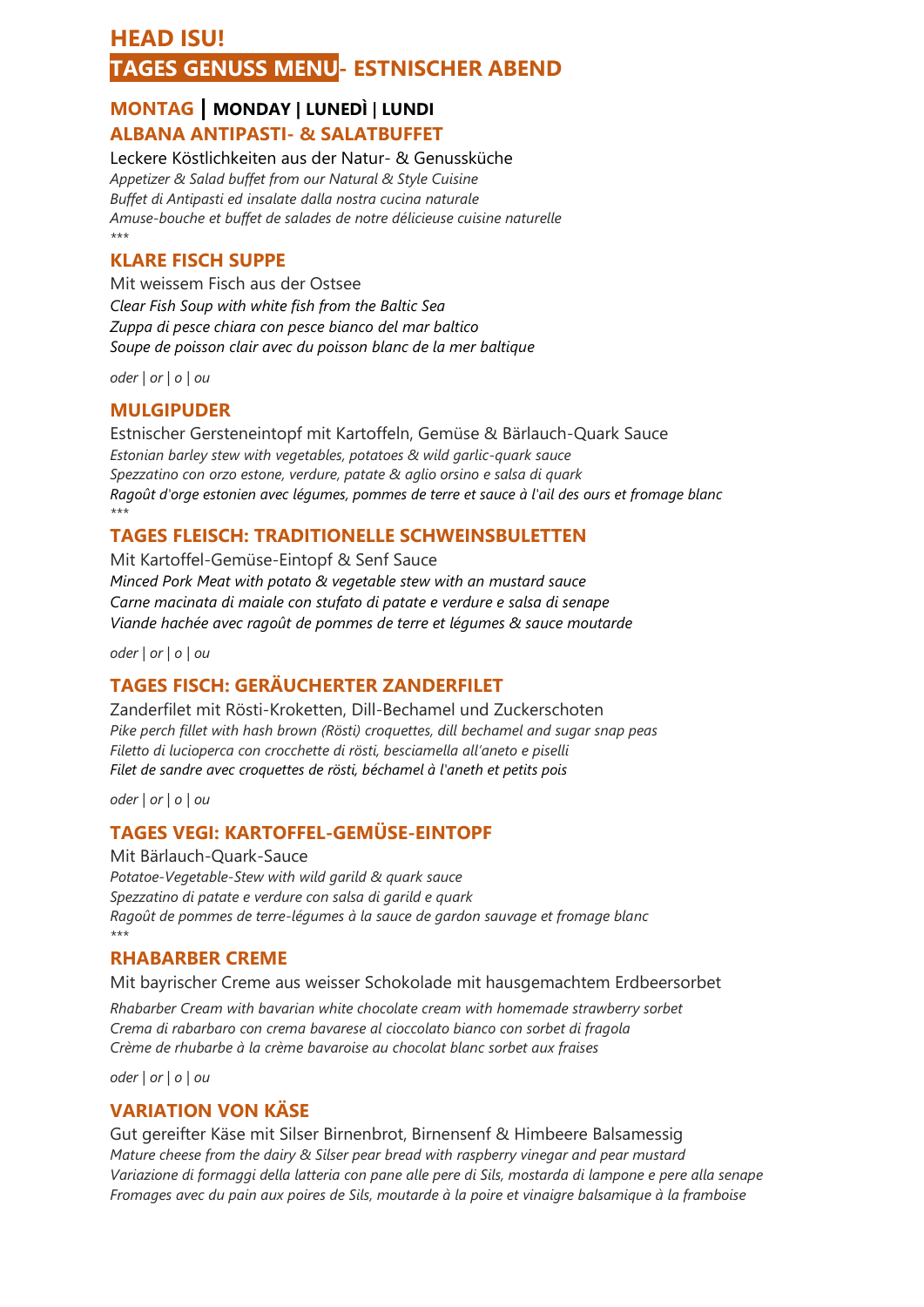## **BUON APPETITO ! TAGES GENUSS MENU**

#### **DIENSTAG | TUESDAY | MARTEDÌ | MARDI ALBANA ANTIPASTI & SALATBUFFET**

Leckere Köstlichkeiten aus der Natur- und Genussküche *Appetizer & Salad buffet from our Natural & Style Cuisine Buffet di Antipasti e d`insalate dalla nostra cucina naturale Amuse-bouche et buffet de salades de notre délicieuse cuisine naturelle \*\*\**

#### **TRADITIONELLE MINESTRONE**

*Traditional Minestrone Minestrone tradizionale Soupe de légumes avec pâtes*

#### *oder | or | o | ou*  **SPAGHETTI AGLIO E OLIO**

*Spaghetti with oil & garlic Spaghetti aglio e olio Spaghetti avec ail et huile*

*\*\*\**

#### **TAGES FLEISCH: LAMM-KARREE AUS DEM OFEN**

In Kräuter-Senf Kruste mit Bratkartoffeln & Rosenkohl *Lamb rack with baked potatoes & brussels sprouts Costata di agnello con patate arrosto e cavoletti di bruxelles Carré d'agneau avec pommes de terre rôties et choux de bruxelles*

## **TAGES FISCH: GEGRILLTE DORADE**

Mit gratinierter Polenta an Gemüsebeet *Grilled Sea bream with polenta & vegetables Orata grillata con polenta e verdure Dorade grillée avec polenta et légumes*

*oder | or | o | ou* 

#### **TAGES VEGI: AUBERGINE PIZZA**

Mit Taleggio überbacken *Aubergine Pizza with taleggio Pizza con melanzane e taleggio Pizza avec pizza aux aubergines et taleggio*

*oder | or | o | ou* 

#### **FRIBOURGER-RACLETTE**

Serviert mit Frühlingskartoffeln, Silberzwiebeln & Salz-Cornichons *Cheese raclette, spring potatoes, pearl onions and pickled cucumbers Raclette di formaggio, patate bollite, cipolle e sottaceti Raclette fribourgeoise avec pomme de terre, ognions et cornichons*

*oder | or | o | ou*

#### **VACHERIN-KÄSEFONDUE**

Spezialmischung von Vacherin- & Bergkäse *Special cheese fondue with Vacherin and mountain cheese Fonduta di formaggio Vacherin con pane e patate novelle Fondue de formage au Vacherin et formage de montagne \*\*\**

#### **CHEESECAKE SCOMPOSTA**

Mit Himbeersorbet *Cheesecake with raspberry sorbet Cheese cake con sorbeto al lampone Cheesecake avec sorbet à la framboise*

*oder | or | o | ou* 

## **VARIATION VON KÄSE**

Gut gereifter Käse mit Silser Birnenbrot, Birnensenf & Himbeere Balsamessig *Mature cheese from the dairy & Silser pear bread with raspberry vinegar and pear mustard Formaggi stagionati della latteria con pane alle pere di Sils, mostarda balsamica di lampone & pere Variation de fromages avec du pain aux poires de Sils, moutarde balsamique à la poire & à la framboise*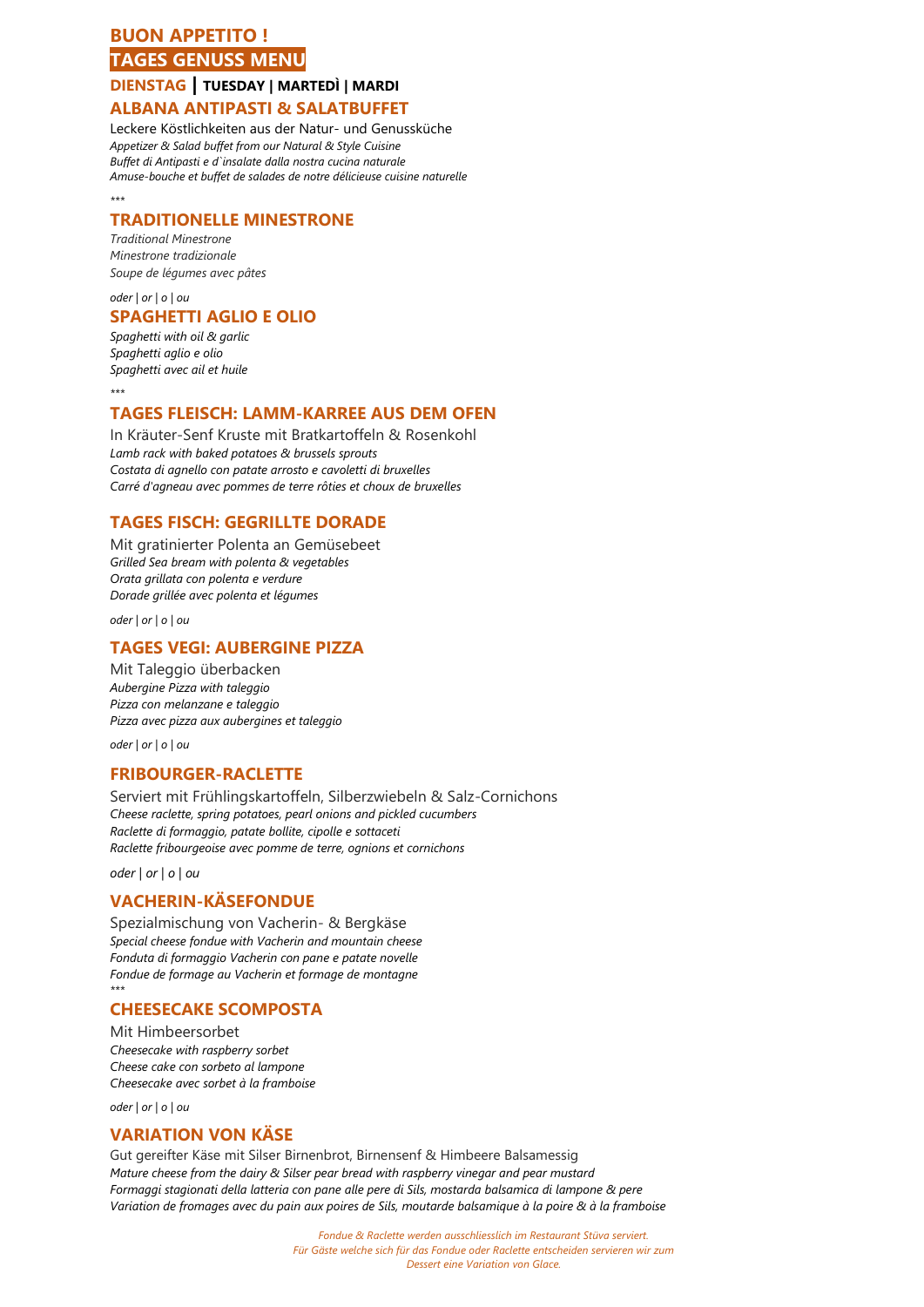## **BUEN PROVECHO ! TAGES GENUSS MENU**

## **MITTWOCH | WEDNESDAY | MERCOLEDÌ | MERCREDI**

#### **ALBANA ANTIPASTI- & SALATBUFFET**

Leckere Köstlichkeiten aus der Natur- und Genussküche *Appetizer & Salad buffet from our Natural & Style Cuisine Buffet di Antipasti ed insalate dalla nostra cucina naturale Amuse-bouche et buffet de salades de notre délicieuse cuisine naturelle*

\*\*\*

#### **GAZPACHO**

#### Kalte Tomatensuppe mit Tuna Tatar

*Cold tomato soup with tuna tatar Zuppa fredda di pomodoro con tatar di tuna Soupe froide de tomates au tatar de thon*

*oder | or | o | ou* 

#### **MIESMUSCHELN «HEIJONES ALLA MARINERA»**

Mit Tomaten-Weisswein-Sauce *Mussels with tomato-white wine sauce Cozze con salsa di pomodori e vino bianco Moules a la mariniere*

\*\*\*

#### **TAGES FLEISCH: RINDSFLEISCH-SPIESS «PINCHO»**

Mit Kartoffeltortilla & Tomaten/Garbanzo Sauce «Canary Style» *Beef-Bacon-Skewer with tortilla and tomato-chickpeas sauce Spie di manzo e pancetta con tortilla e salsa di pomodori e ceci Spies de bœuf au bacon avec tortilla et sauce tomate aux pois chiches*

*oder | or | o | ou* 

#### **TAGES FISCH: STEINBUT GEBRATEN**

Mit Süsskartoffelpüree & Gemüse *Turbot with sweetpotatoe püree & vegetables Rombo pescatrice con patata dolce e verdura Turbot avec patate douce et légumes*

*oder | or | o | ou* 

#### **TAGES VEGI: KARTOFFEL-TORTILLA**

Mit Tomaten/Garbanzo Sauce «Canary Style» *Tortilla with tomato-chickpeas sauce Tortilla con salsa di pomodori e ceci Tortilla et sauce tomate aux pois chiches*

\*\*\*

#### **CREMA GOFIO & PLATANOS**

*Gofio & Banana Cream Crema di gofio e banana Crème de gofio & banane*

*oder | or | o | ou* 

#### **VARIATION VON KÄSE**

Gut gereifter Käse mit Silser Birnenbrot, Birnensenf & Himbeere Balsamessig *Mature cheese from the dairy & Silser pear bread with raspberry vinegar and pear mustard Formaggi stagionati della latteria con pane alle pere di Sils, mostarda balsamica di lampone & pere Fromages avec du pain aux poires de Sils, moutarde balsamique à la poire & à la framboise*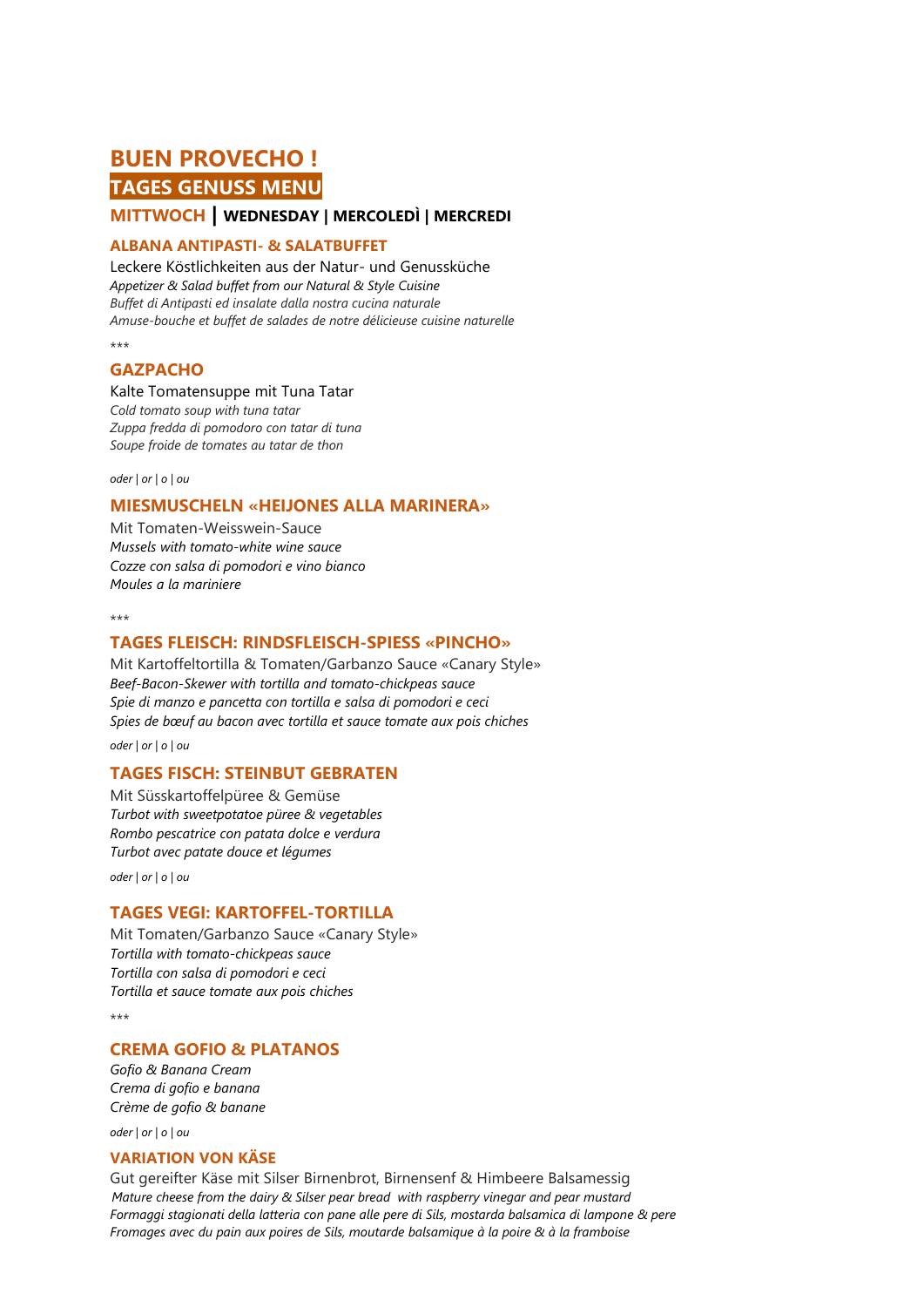## **BUN APETIT! TAGES GENUSS MENU**

#### **DONNERSTAG | THURSDAY | GIOVEDÌ | JEUDI ALBANA ANTIPASTI- & SALATBUFFET**

#### Leckere Köstlichkeiten aus der Natur- und Genussküche

*Appetizer & Salad buffet from our Natural & Style Cuisine Buffet di Antipasti ed insalate dalla nostra cucina naturale Amuse-bouche et buffet de salades de notre délicieuse cuisine naturelle*

#### $+ + +$

### **BÜNDNER GERSTENSUPPE**

Nach althergebrachtem Grossmutterrezept *Grison`s barley soup Zuppa d'orzo tradizionale Soupe à l'orge traditionnelle*

*oder | or | o*

#### **PIZZOCCHERI VAL POSCHCIAVO**

Buchweizennudeln, Spinat, Kartoffeln & Bergkäse *Pizzoccheri from Poschciavo, potatoes, spinach & cheese Pizzoccheri di Poschciavo con patate, spinaci e formaggio di montagna Pizzoccheri de Poschciavo avec des pommes de terre, épinards et fromage de montagne*

\*\*\*

#### **REH AM STÜCK GEBRATEN**

Mit hausgemachten Spätzli, gebratenem Wirsing, geschmorrten Apfel, Preiselbeeren & Wildsauce *Roasted venison with spaetzli, savoy, apple, cranberries & wild sauce Capriolo arrosto spetzli, mele, mirtilli e salsa selvatica Chevreuil rôti avec spetzli, avec chou de milan, pomme, airelle et sauce sauvage*

*oder | or | o*

#### **TAGES-FISCH-SEESAIBLING « LAKE SILVAPLANA »**

Mit Spinat & Frühlingskartoffeln *Arctic char with spinach & potatoes Salmerino alpino con spinaci e patate Omble chevalier aux épinards et pommes de terre*

*oder | or | o*

## **BÜNDNER CAPUNS**

Spätzleteig im Mangoldwickel mit Bergkäse gratiniert *Grisons Capuns gratinated with mountain cheese Capuns gratinato con formaggio di montagna Capuns grisons gratinés au fromage de montagne*

\*\*\*

#### **TORTINO DI CASTAGNE**

Maroniküchlein mit Vermissel, weissem Schokoladenmousse & Waldbeerragout *Chestnut cake with vermicelli, white chocolate mousse & wild berries ragout Tortino di castagne con vermicelli, mousse di cioccolato bianco e ragù di frutti di bosco Petit gâteau aux marrons vermicelles, mousse au chocolat blanc & ragoût de baies forestières*

*oder | or | o*

## **VARIATION VON KÄSE**

Gut gereifter Käse mit Silser Birnenbrot, Birnensenf & Himbeere Balsamessig *Mature cheese from the dairy & Silser pear bread with raspberry vinegar and pear mustard Formaggi stagionati della latteria con pane alle pere di Sils, mostarda balsamica di lampone & pere Fromages avec du pain aux poires de Sils, moutarde balsamique à la poire & à la framboise*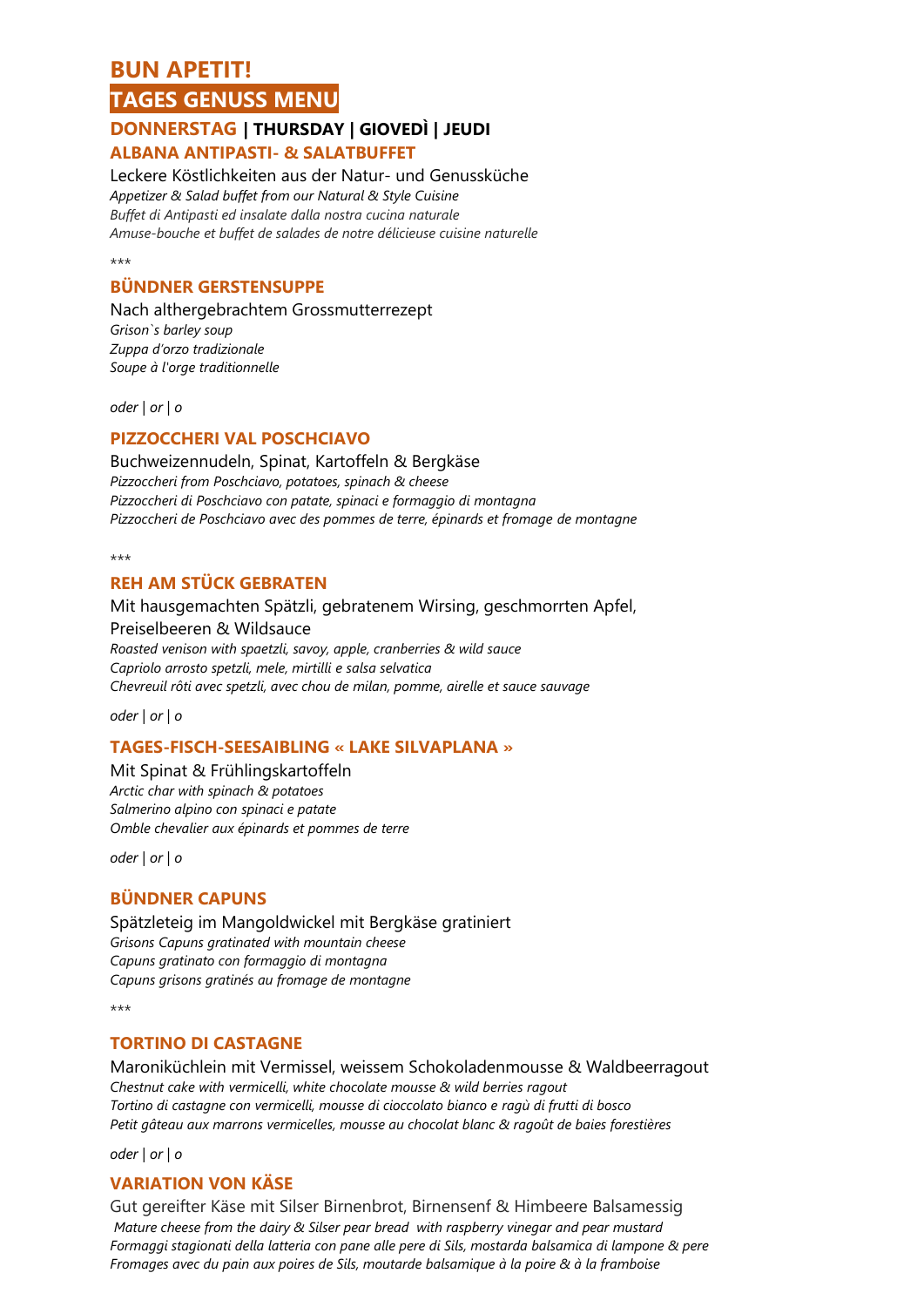## **MAHLZEIT! TAGES GENUSS MENU**

## **FREITAG | FRIDAY | VENERDÌ | VENDREDI**

#### **ALBANA ANTIPASTI- & SALATBUFFET**

#### Leckere Köstlichkeiten aus der Natur- und Genussküche

*Appetizer & Salad buffet from our Natural & Style Cuisine Buffet di Antipasti ed insalate dalla nostra cucina naturale Amuse-bouche et buffet de salades de notre délicieuse cuisine naturelle*

*\*\*\**

## **CREMIGE MEERESFRÜCHTE SUPPE**

*Seafood soup Zuppa di frutti di mare Soupe de fruit de mer*

*oder | or | o | ou* 

## **KÄSESPÄTZLI**

Mit Bergkäse gratiniert *Spaetzle with mountain cheese Spaetzle gratinati al formaggio di montagna Spaetzle au fromage gratiné au fromage de montagne*

*\*\*\**

## **TAGES FLEISCH: RINDS ENTRECÔTE**

Medium gebraten mit Rosmarinkartoffeln, gebratenen Pfefferlingen & Kräuterbutter *Entrecote with rosmary potatoes, peppercorns & herb butter Entrecote con patate al rosmarino, peperoni fritti e burro alle erbe Entrecote à la crème de champignons, tomates cerises grillées et pommes de terre au rosmarin*

*oder | or | o | ou* 

## **TAGES FISCH: TAGES FISCH: LACHSFILET**

Mit Safranrisotto & frittierter Rucola *Salmon with saffron risotto and fried rocket Filetto di lucioperca con crocchette di rösti, besciamella all'aneto e piselli Filet de sandre avec croquettes de rösti, béchamel à l'aneth et petits pois*

*oder | or | o | ou* 

## **TAGES VEGI: SAFRANRISOTTO**

Mit frittierter Rucola *Saffron risotto with fried rocket Risotto allo zafferano con rucola fritta Risotto au safran et roquette frite*

#### *\*\*\**

#### **ALBANA DESSERT- & KÄSE | VARIATIONS-BUFFET**

1001 Süssigkeiten aus der Hauspatisserie des Albana Hotels *Dessert- & cheese variation with a large variety of delicacies Grande buffet di dolci e formaggi con tante varietà di delicatezze Grand buffet de desserts et fromage avec une large variété de gourmandises*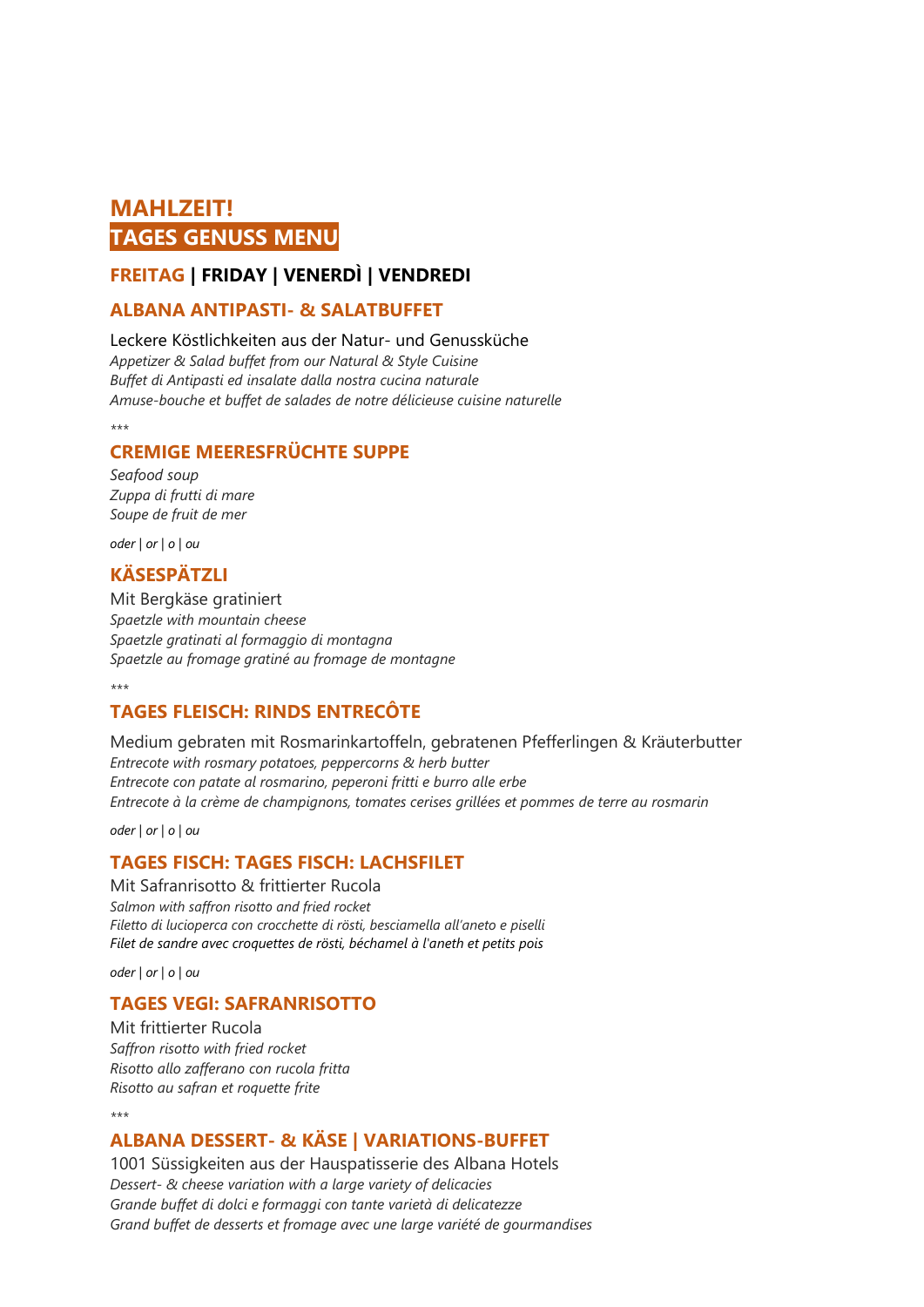## **BON APPÉTIT! TAGES GENUSS MENU**

## **SAMSTAG | SATURDAY | SABATO | SAMEDI**

#### **ALBANA ANTIPASTI- & SALATBUFFET**

Leckere Köstlichkeiten aus der Natur- und Genussküche *Appetizer & Salad buffet from our Natural & Style Cuisine Buffet di Antipasti ed insalate dalla nostra cucina naturale Amuse-bouche et buffet de salades de notre délicieuse cuisine naturelle*

*\*\*\**

#### **RINDS CONSOMME**

*Beef Consomme Consomme di manzo Bœuf Consomme* 

*oder | or | o | ou* 

## **VEGETARISCHE QUICHE**

*Vegeterian Quiche Quiche vegetariano Quiche végétarien \*\*\**

## **TAGES FLEISCH: POULET À LA MOUTARDE**

Puletbrust in Senfsauce mit Duchess Kartoffeln *Chicken breast in mustard sauce with duchess potatoes Pollo in salsa di senape con patate duchesse Poulet à la moutarde et pommes duchesse*

#### *oder | or | o | ou*  **TAGES FISCH: KABELJAU**

Mit Duchess Kartoffeln an Beurre-Blanc-Sauce *Cod with duchess potatoes and beurre blanc sauce Baccalà con patate duchesse in salsa beurre blanc Cabillaud aux pommes duchesse sauce beurre blanc*

*oder | or | o | ou* 

## **TAGES VEGI: RATATOUILLE**

*Ratatouille Ratatouille Ratatouille* 

*\*\*\**

#### **NAPOLEON TORTE**

*Napoleon Cake Torta di Napoleon Gâteau Napoléon*

*oder | or | o | ou* 

## **VARIATION VON KÄSE**

Gut gereifter Käse mit Silser Birnenbrot, Birnensenf & Himbeere Balsamessig *Mature cheese from the dairy & Silser pear bread with raspberry vinegar and pear mustard Formaggi stagionati della latteria con pane alle pere di Sils, mostarda balsamica di lampone & pere Fromages avec du pain aux poires de Sils, moutarde balsamique à la poire & à la framboise*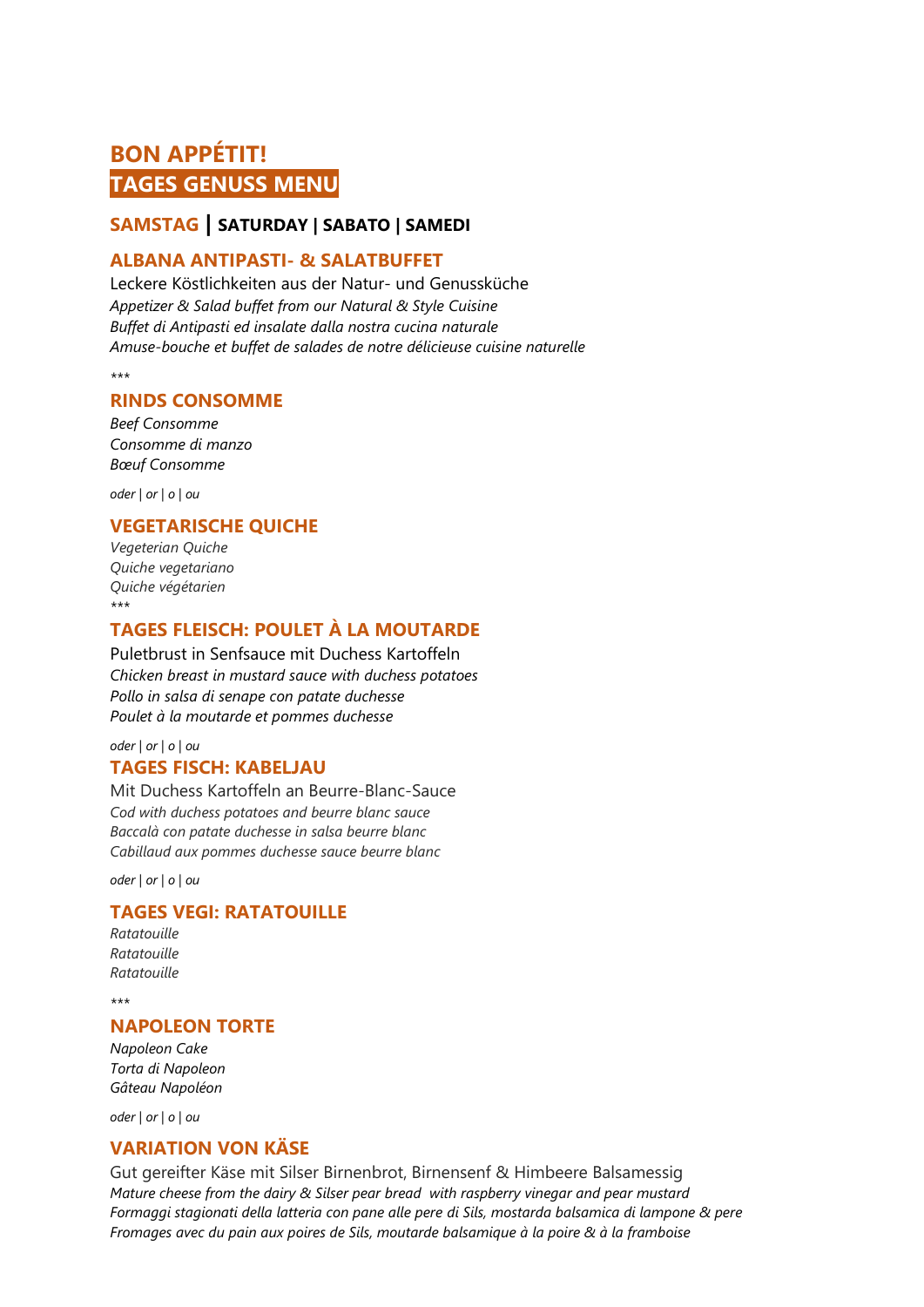## **TAN HAI AROY!**

## **TAGES GENUSS MENU | THAIVOLATA-BUFFET**

#### **SONNTAG - SUNDAY - DOMENICA - DIMANCHE**

#### **THAILANDO TOP APPETIZERS**

#### **THAILÄNDISCHES VORSPEISENBUFFET**

Auswahl von Vorspeisen von unserem Thailändischen Buffet

*Selection of Thailando's Asian Cuisine Variazione d'antipasti asiatici Sélection d'entrées asiatiques*

*und | and | e | et* 

#### **TOM KHA HED**

#### **PIKANTE PILZSUPPE**

Pikante Pilzsuppe mit Kokosmilch & Zitronengras

*Spicy mushroom soup with coconut milk & lemon grass Zuppa piccante di funghi, latte di cocco & citronello Soupe piquante aux champignons, lait de coco et citronelle*

*\*\*\**

#### **GANG KIEW WARN GAI**

## **GRÜNES THAI CURRY HÄHNCHEN**

Grüner Thai Curry mit Hähnchenstreifen & Basilikumblätter

*Green Thai curry with slices of chicken & basil leaves Curry verde tailandese con sminuzzato di pollo & basilico Curry vert thailandais avec lamelles de poulet et feuilles de basilic*

*und | and | e | et* 

#### **PREOW WAAN GAI**

#### **GEBACKENE POULETBRÜSTCHEN**

Gebackene Pouletbrüstchen mit Sweet & Sour Sauce

*Fried chicken with sweet & sour sauce Petto di pollo fritto con salsa agrodolce Suprême de poulet grille avec sauce aigre-douce*

*und | and | e | et* 

#### **PHAD NAM MUN HOY NEAU**

#### **RINDFLEISCH STREIFEN**

Rindfleisch Streifen mit Thai Gemüse an Austernsauce

*Slices of beef with Thai vegetables on oyster sauce Sminuzzato di manzo con verdure tailandesi e salse di ostriche Lamelles de boeuf avec légumes thailandais et sauce aux huitres*

*und | and | e | et* 

#### **PHAD PAK RUAMMIT**

**WOK GEMÜSE** Thailändisches Wok Gemüse

*Fried mixed vegetables Verdure miste dal wok Mélange de legumes du wok*

*\*\*\**

## **GLUOY THORD THAILANDO POLAMAI**

#### **EXOTIC DREAM**

Frittierte Banane, Mango- & Kokosnussglace & exotische Früchte *Fried banana, mango & coconut ice cream & exotic fruits Glace e la mangue et noix de coco avec des fruits exotiques banane fait*